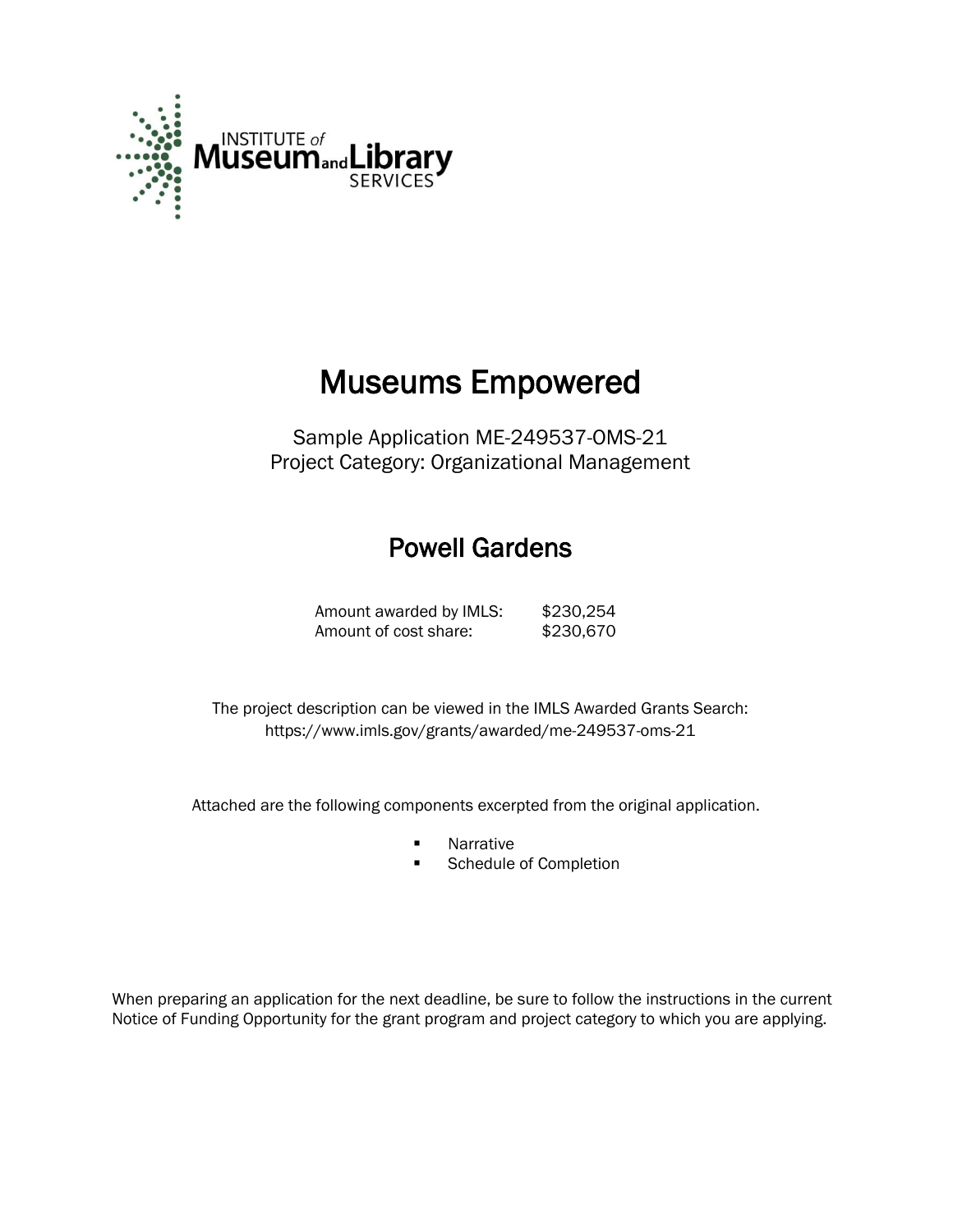#### **Project Justification**

Powell Gardens, Inc. (the Gardens) respectfully requests support from the IMLS MFA Museums Empowered Initiative for the Supporting Professionally Relevant Opportunities for Understanding and Training (SPROUT) project. SPROUT will make critical investments in the Gardens' operational infrastructure. These investments will improve the Gardens' ability to provide visitors with meaningful encounters with plants within the Midwest ecosystem. Specifically, the project will address the Gardens' staff needs through enhanced human resources support and expanded team and individual talent development opportunities for staff. Professional development offerings will include technical trainings and safety demonstrations for horticulture and administrative staff as well as leadership training for managers and directors. The SPROUT project's four primary objectives will create an operational infrastructure and culture that is conducive to progress: 1) Increase organizational capacity for workforce engagement and development, 2) enhance organization-wide technical skills and safety, 3) define an approach for improving individual effectiveness to create greater cohesion and positive impact within the Gardens' leadership structure and teams, and 4) define an approach to address the attraction, development, retention, and continuity of talent within the Gardens.

*Need:* Botanical gardens play an important role in society, caring for and displaying plant collections that promote biodiversity and conservation while also fostering a connection between people and nature. Powell Gardens serves as Kansas City's botanical garden and exists to be an experience that embraces the uniqueness of the Midwest landscape and inspires an appreciation for the importance of plants in our lives. Powell Gardens' 970-acre footprint includes the Heartland Harvest Garden, the nation's largest edible landscape; the Island Garden, featuring more than 200 varieties of water plants; the David T. Beals III Woodland and Stream Garden, where plants thrive in the shade; and the 3.5-acre Perennial Garden featuring the Susan Lordi Marker Native Plant Garden. To invoke the unique feeling of the Midwest landscape and preserve the local ecosystem, much of Powell Gardens' acreage is remnant (undisturbed) and reconstructed prairie.

Maintaining a garden of this size requires a well-qualified, highly skilled workforce of horticulturists, gardeners, administrative personnel, and leaders. Without the right people with the right knowledge, skills, and understanding of how to utilize those skills in their crucial positions, the Gardens will experience stagnation or, worse, regression. The loss or degradation of Powell Gardens' plant collection would impede crucial conservation strategies for species identified as endangered or vulnerable by the International Union for Conservation of Nature. Local youth would lose hands-on experiences that help them understand the role plants and pollinators play in the food cycle. The community would lose its botanical garden, a retreat from urban life, and an integral part of the Kansas City experience.

After 28 years under a founding director, the Gardens gained a new leadership direction with the hiring of a new President/Chief Executive Officer (CEO) in 2016. Since then, the leadership and governing body have invested a great deal of effort into conducting online surveys, focus groups, exit interviews, and conversations with staff to identify areas for systemic improvement. However, attraction and retention of talent has been a distinct challenge for the Gardens. The turnover rate among full-time employees is 21%. Despite being lower than the 2019 national average of 45% (Bureau of Labor Statistics, 2020, Table 16. Annual total separations rates by industry and region), minimizing turnover, especially in key leadership positions, is a priority for the Gardens. Since 2017, the Gardens have had three directors of development, two directors of education, four chief operating officers (COOs) (including one interim), three directors of horticulture, and four volunteer coordinators. Resistance to change, length of commute, and inadequate performance are among the reasons for these staff departures. Staff across all departments have reported the inability to grow within their positions at the Gardens as their reason for leaving in exit interviews. Turnover is especially hard on the Gardens given the scarcity of workers with the desired skill set regionally and the large investment required to onboard new staff.

One of the biggest barriers to attracting and retaining employees is the Gardens' proximity to the Kansas City metropolitan area. Less than an hour drive from downtown Kansas City, the Gardens are easily accessible to Kansas City residents seeking recreational or educational experiences. However, the extended commute is a challenge for employees who must travel to and from the Gardens daily. The one-way commute to the Gardens is approximately 45 minutes from downtown Kansas City, Missouri and many of the metropolitan area's residential areas. Even Lee's Summit, the closest major city to the Gardens within the Kansas City metropolitan area, is still a 20-minute one-way commute. Horticulture staff that must be on-site to conduct their jobs are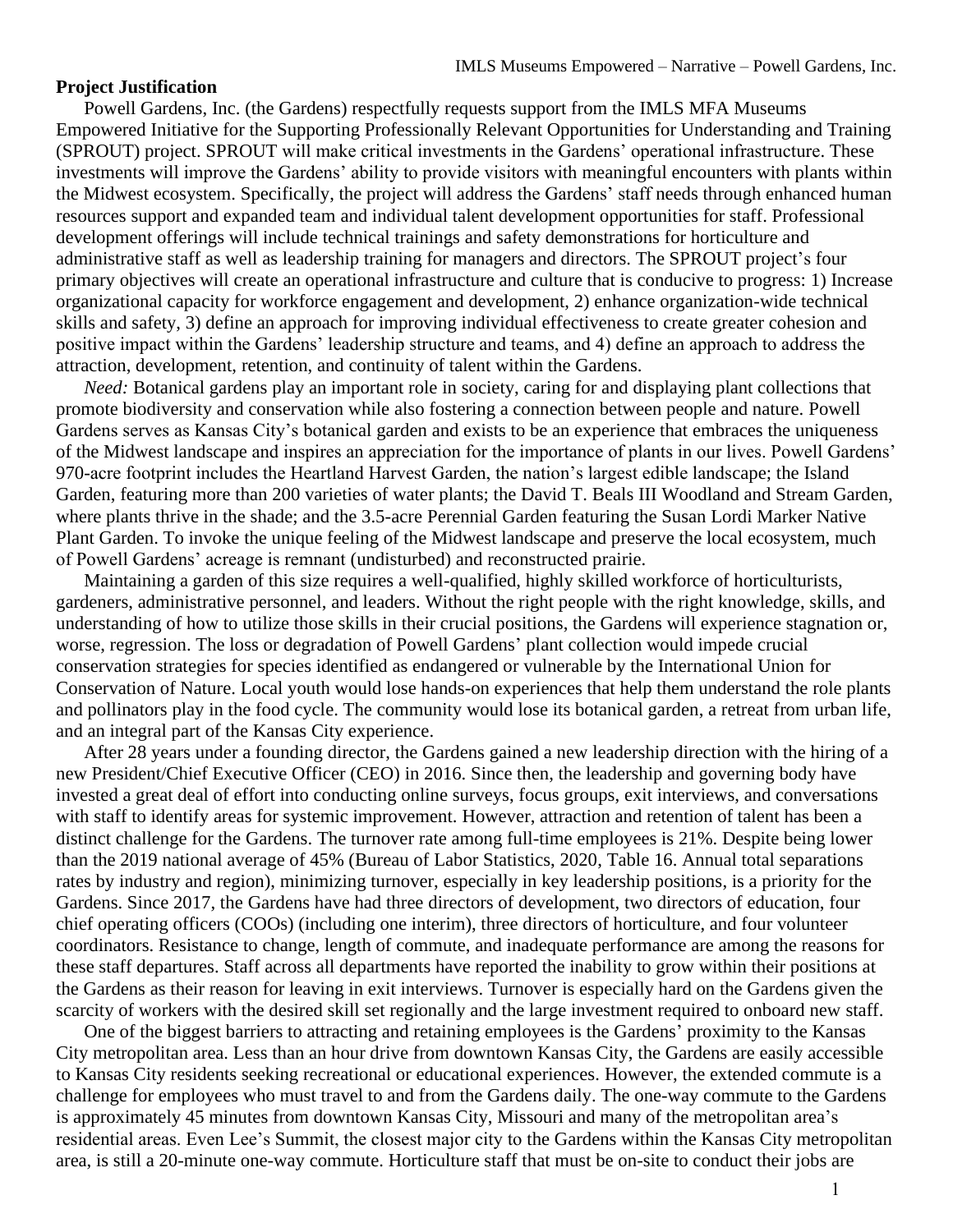IMLS Museums Empowered – Narrative – Powell Gardens, Inc. more forgiving of the commute because the Gardens is one of the few places in the metropolitan area that they can use their skills, with many staff relocating to the Kansas City area specifically to work at the Gardens. Leadership and administrative staff, however, have many competitive job opportunities in the Kansas City metropolitan area. The Gardens recently implemented collaborative workflow tools that enable remote work capabilities for positions that are primarily computer-based. However, as teams spend increasingly less time in the same physical space due to COVID-19 restrictions and general workplace trends toward remote work, the need for intentional workforce management and team development has become more apparent.

Currently, the Gardens does not have a designated human resources (HR) staff member, which compounds recruitment and retention challenges. Currently, HR tasks are secondary responsibilities for several other staff members. With approximately 80 employees (full time, part time, and interns), HR limitations are incredibly noticeable. Minimal support for onboarding, orientation, ongoing training contributes to a workforce that feels disconnected with the goals and direction of the organization. An internal 2020 job satisfaction survey found that 62% of full-time employees and 42% of part-time employees identified that new processes, training, or other professional development focused on clarifying priorities would be helpful in making work easier and more satisfying. Additionally, 25% of full-time employees and 33% of part-time employees feel they do not have the appropriate information to make correct decisions about their work. The COO oversees HR admin, benefits, and compensation management on top of overseeing the Gardens' day-to-day operations. Managers do not have access to human resources information and all employee actions must go through the COO. This places the burden of coordination on managers who are already overwhelmed balancing their personal workload with supervision and guidance tasks.

Garden lifecycles go through three phases: development, maturity, and establishment. Powell Gardens is entering the second phase: maturity. For the first 30 years, the Gardens' leadership was focused on developing things, not people. Now that the Gardens has an established footprint, leadership is shifting its focus to elevating the Gardens' quality across all departments. The Gardens are also transitioning from being primarily guided by a family foundation under the leadership of a legacy CEO. A major leadership transition began in 2017 with new directors in all positions. Today, many staff members are missing fundamental technical skills and lack knowledge of how to effectively communicate with coworkers and operate as part of a team. The Gardens also lack regular and frequent reminders to promote a culture of safety when working with equipment and machinery. Furthermore, many team members in supervisory roles, while very talented in their areas of expertise, have not received adequate training to equip them to mold and guide the entry-level employees. Leadership skills and process development will increase the cohesion of the leadership team as a unit as well as the divisions' abilities to work internally and cross-sectionally, improving efficiency and ultimately elevating the quality of the Gardens' collection and programs.

*Project Development Planning Activities:* In choosing the interventions included in SPROUT, the Gardens' leadership has looked to fellow gardens, museums, nonprofits, and corporate institutions. Leadership dialogued with fellow community leaders and conducted extensive research to determine the best fit given the Gardens' unique challenges. As an example, in May 2017, Powell Gardens conducted a horticulture leaders' weekend where representatives from the horticulture departments of seven regional universities toured the Gardens and then discussed the viability of current practices and recommended strategies for sustainable maintenance and growth. In addition, the Gardens made considerable changes to the SPROUT programs' design based on reviewer feedback on its initial proposal submitted during the FY 2020 IMLS MFA Museums Empowered competition. One major change in this version of the proposal is a shift from seeking external HR consulting services to requesting funds to support the hiring of an internal HR staff position. This position will not only serve as the champion for the sustainability of this initiative beyond the life of the grant but is in line with best practices for an organization of the Gardens' size. The Gardens' also leveraged community connections in selection of the SPROUT project's second primary activity, contracting with an organization and leadership development firm to implement a team and individual talent development process. The Gardens' COO, Paula Cornwell, most recently served as the COO for the Health Forward Foundation, one of the Kansas City metropolitan area's foremost thought leaders in the realm of nonprofit development. In 2018, Navalent (the SPROUT project's chosen consultant) led several strategic initiatives with the Health Forward Foundation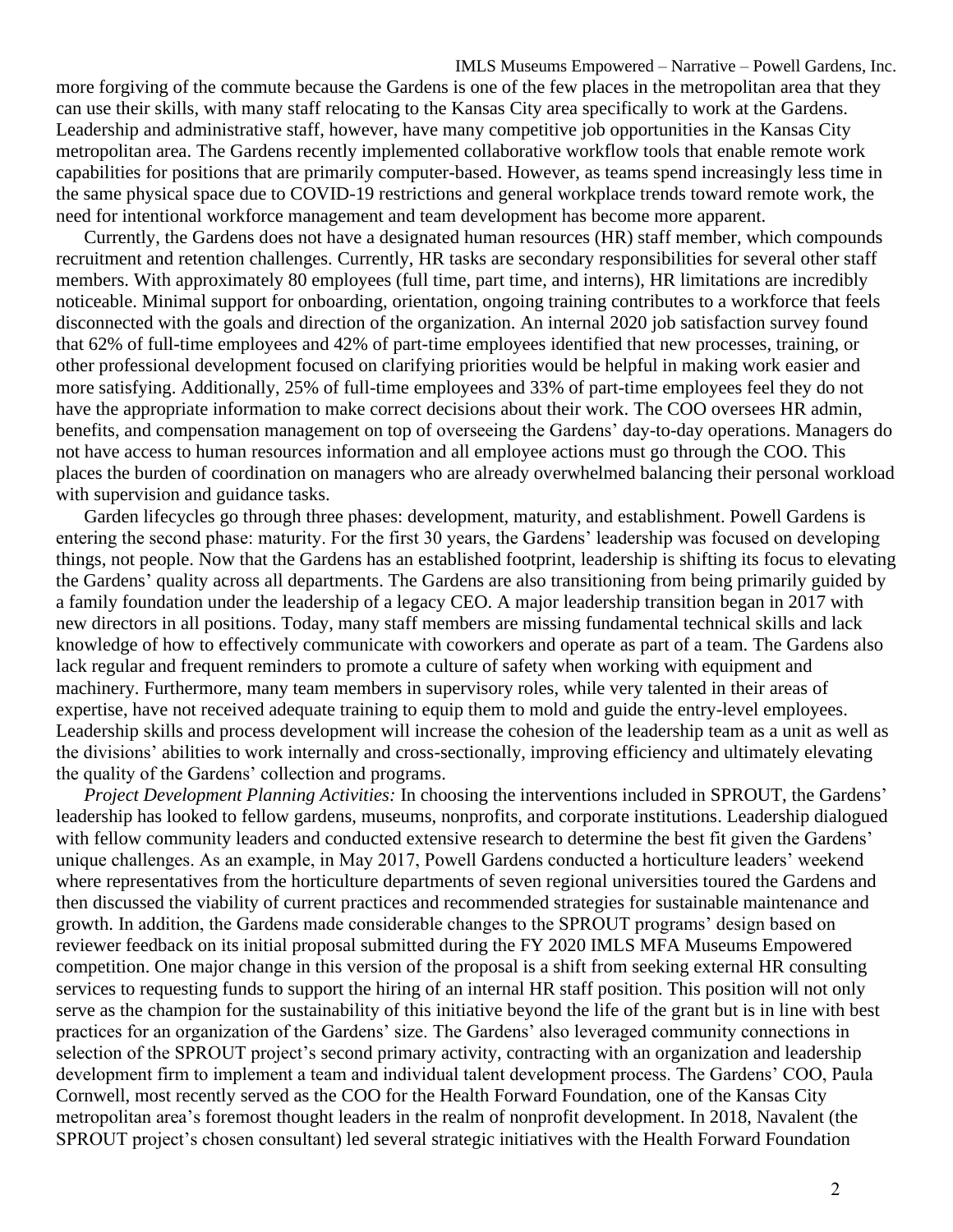leadership and board, including an executive team alignment assessment, a strategic direction and priorities workshop, and executive succession planning and transition work.

*Who Benefits?* The SPROUT project will most directly benefit the Gardens' staff through operational infrastructure enhancement and talent development. However, the Gardens anticipates that visitors and program participants will reap secondary benefits from access to the high-quality garden collections and programming that result when well-trained staff are consistently in place with a clear understanding of purpose and plans.

*Advancing Strategic Plan:* SPROUT activities were informed by and impact execution of the Gardens' 2019-2022 strategic plan. The plan outlines five strategic priorities, two of which are directly aligned.

Objective 3: Implement Effective Business Practices - The project will align with this strategic priority by streamlining the Gardens' HR processes through hiring an HR manager. The project will also empower managers and directors to lead their teams more effectively through critical evaluation of existing processes and adoption of new procedures. Actions and progress measured through execution of SPROUT project objective 2 (enhance organization-wide technical skills and safety) align directly with strategic objective 3.

Objective 5: Build a Culture of Collaboration, Accountability, and Transparency - This strategic priority is all about workforce engagement and culture. This objective involves improving hiring processes with an eye to right fit and investing in the workforce. This will improve communication and empower individual workers to foster a culture shift toward functional collaboration and progress toward a unified vision. Hiring an HR manager and implementing the team and individual talent development process with Navalent directly support this strategic objective. The activities and progress measures for SPROUT project objectives 1 (increase organizational capacity for workforce engagement and development), 3 (define an approach for improving individual effectiveness to create greater cohesion and positive impact within the Gardens' leadership structure and teams), and 4 (define an approach to address the attraction, development, retention, and continuity of talent within the Gardens) align directly with strategic objective 5.

*Museums Empowered Alignment:* SPROUT project aligns with the Museums Empowered initiative's goals by providing professional development to botanical garden staff and leadership to enhance their skills and ensure the highest standards in all aspects of the Gardens' operations. The project will build the skills of garden staff at all levels through technical trainings and safety demonstrations. The project will build the leadership skills of managers and directors through organization and leadership development work with Navalent.

The SPROUT project aligns with the Museums Empowered initiative's Organizational Management project category. The hiring of an HR manager and defining of organizational processes will streamline operations. Professional development specifically for executive leadership and staff supervisors will improve knowledge of best practices and foster an agile workforce. A leadership strategy that focuses on making sure the right person is in the right position will allow individuals to play to their strengths within their organizational roles, decreasing interpersonal friction, and allowing leadership to prioritize strategic thinking and innovation.

#### **Project Work Plan**

The SPROUT project will address the needs identified in the Project Justification section through two primary activities: 1) hire a human resources generalist to manage onboarding, orientation, payroll, benefits, staff technical skill development, and safety initiatives and 2) contract with an organization and leadership development firm to implement a team and individual talent development process.

#### *1) Hire a Human Resources Generalist to Manage Onboarding, Orientation, Payroll, Benefits, Staff Technical Skill Development, and Safety Initiatives*

The COO will initiate the hiring process for an HR manager upon notice of award. The HR manager will report to the COO and will primarily be responsible for development and implementation of global HR policies and programs. These policies and programs will focus on acquiring and developing top talent, building leadership and organizational capability, championing organizational culture, and promoting values and diversity that will enable the Gardens to achieve its strategic objectives and deliver its value proposition. Specifically, the HR manager will oversee general personnel-related aspects of the Gardens' operations, including onboarding, orientation, payroll, benefits, morale, performance management review, staff technical skill development, and safety initiatives (see the HR manager job description in the resumes attachment for full detail of responsibilities). The HR manager will also coordinate with Uncover KC, the Gardens' volunteer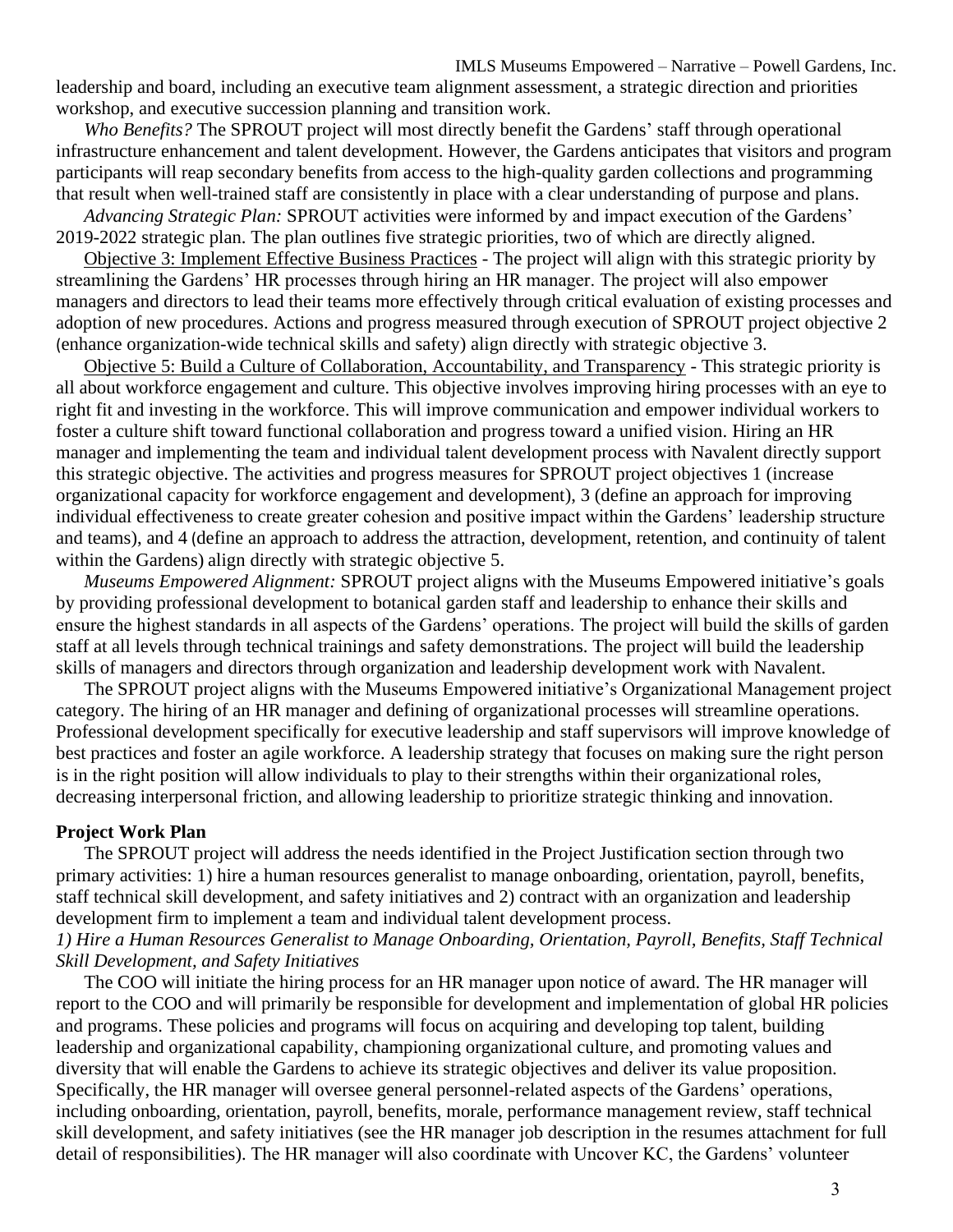IMLS Museums Empowered – Narrative – Powell Gardens, Inc. management consultant, to adjust volunteer management practices in alignment with operational changes and culture initiatives. One of the first major initiatives the HR manager will lead is standardizing the onboarding program for new employees and seasonal interns. No such program currently exists, and staff supervisors of new hires often feel ill equipped to welcome new employees. This results in frustration among supervisors and confusion among new employees. A standardized onboarding process will help the Gardens put its best foot forward when welcoming new staff which is an important component of building a staff member's confidence in the organization's leadership and direction.

The HR manager will also take ownership of recruitment for the Gardens' seasonal internship program. The Gardens' annual internship program provides five individuals pursuing a career in horticulture with the opportunity to gain hands-on experience in a botanical garden setting. Working for both the Gardens and Unity Village, a historic landmark in Lee's Summit, Missouri, interns will have the opportunity to sample a variety of horticultural specialties including seasonal displays, edibles, aquatic, production, grounds/natural resources, golf course/turf management, and rose gardening. All interns work 40 hours a week for 12-16 weeks over the summer at a rate of \$8 per hour with free housing at Unity Village. Currently, the Gardens lacks the capacity to actively recruit interns. Without recruitment, the program struggles to attract high-quality applicants. As a result, these valuable internship positions are sometimes reduced to a summer job instead of a springboard for a career in horticulture either within the Gardens' permanent staff or in the broader horticultural sector. The proposed internship recruitment activities will occur annually each winter for summer positions. The HR manager will lead an abbreviated onboarding process for seasonal interns in May of each year, with positionspecific technical trainings and safety trainings for interns occurring in May or June.

The HR manager will lead organization-wide and division-specific technical skill and safety development initiatives. The Gardens' existing Health, Safety, and Security Committee will support this work. This committee was organized to develop, implement, and maintain a comprehensive safety program for the Gardens. The Health, Safety, and Security Committee will assess organizational needs and select training opportunities and demonstrations that increase situational awareness and create a culture of safety to benefit both staff and guests. This group will also maintain updated standard operating procedures and recommends policy updates to enable staff to react appropriately and efficiently to incidents of safety, illness, security, or other emergency situations. This group also ensures employees and volunteers have access to proper personal protective equipment, tracks reported incidents and safety concerns, and addresses incidents and safety concerns in a timely manner. The Health, Safety, and Security Committee is an interdisciplinary team composed of the COO, director of horticulture, the greenhouse lead horticulturist, two gardeners, and the education program coordinator. Examples of training activities include worker safety videos, tool and equipment safety trainings, chemical applicator licensure, and arborist training. These trainings will primarily occur during the Gardens' off-season in the winter when staff have reduced tasks related to daily operations and increased capacity for professional development.

*2) Contract with an Organization and Leadership Development Firm to Implement a Team and Individual Talent Development Process*

Through the SPROUT project, the Gardens will contract with Navalent to implement a two-year, multiphase team and individual talent development process. Navalent is an organizational leadership and development firm with a track record within Kansas City and nation-wide. With over 150 years of combined experience, Navelent has completed 1,400 organization projects with 160 different organizations from both the nonprofit and private sectors. Talent development activities and discussions will take place during regularly scheduled executive team meetings which include weekly directors meetings involving all director-level staff, and monthly leadership team meetings, involving all director- and manager-level staff. Activities and discussions will align with the following implementation phases (full Navalent proposal for work to be completed with the Gardens is included in supporting document 1).

| <b>Table 1:</b> Team and Individual Talent Development Process Outline |                 |       |                                                               |              |  |  |  |  |
|------------------------------------------------------------------------|-----------------|-------|---------------------------------------------------------------|--------------|--|--|--|--|
|                                                                        | Phase Timeframe | Focus | <b>Activities</b>                                             | Deliverables |  |  |  |  |
|                                                                        | First 90        |       | Concisely define and Strategy mapping with consideration of   | Strategy map |  |  |  |  |
|                                                                        | days            |       | clearly communicate goals and aspirations, strategic choices, |              |  |  |  |  |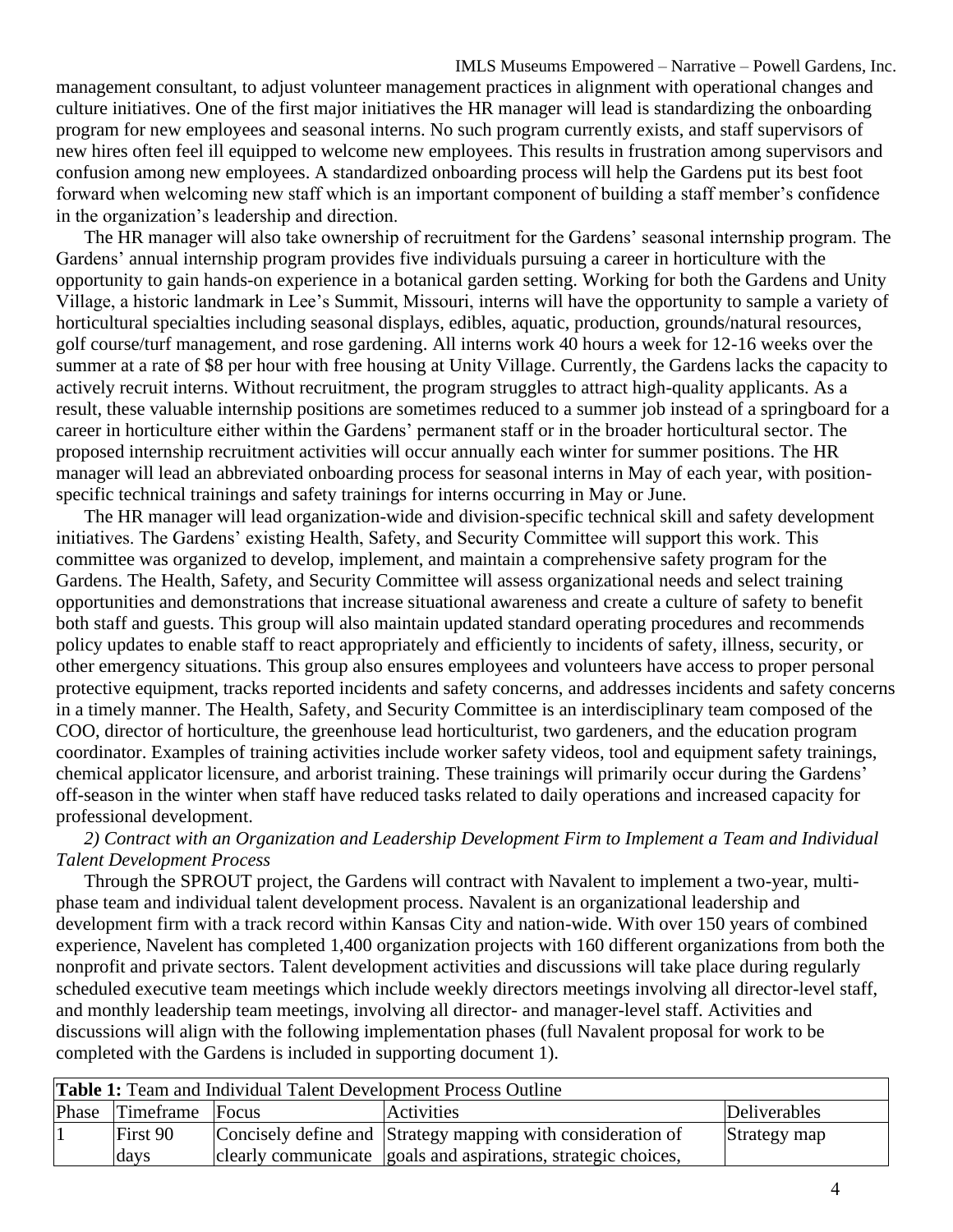|                |             |                                  | the Gardens' strategic value generation, market differentiators, |                       |
|----------------|-------------|----------------------------------|------------------------------------------------------------------|-----------------------|
|                |             | intent; Ensure                   | critical capabilities, key performance                           |                       |
|                |             | alignment among the              | indicators, and strategic objectives.                            |                       |
|                |             | executive team.                  |                                                                  |                       |
| $\overline{c}$ | First six   | Define and establish             | Assess existing governance structure; Create Revised governance  |                       |
|                | months      | an effective                     | a revised governance charter that balances                       | charters; governance  |
|                |             | organization-wide                | and coordinates the organization's strategic                     | calendar.             |
|                |             | governance system;               | and operational priorities; Establish a                          |                       |
|                |             | Improve the                      | governance calendar; Evaluate team                               |                       |
|                |             | functionality of teams           | effectiveness using a team development                           |                       |
|                |             | and their linkage to             | framework; Define and execute                                    |                       |
|                |             | each other                       | improvement plans as needed.                                     |                       |
| 3a             | Months six  | Define divisional                | Create divisional charters that define each                      | Divisional charters   |
|                |             | through nine charters, role      | divisions' contribution to the organization's                    | for each of the       |
|                |             | descriptions, and role           | broader goals, establish accountabilities,                       | following:            |
|                |             | success profiles for             | outline working partnerships with other                          | horticulture,         |
|                |             | consistent, ongoing              | divisions, and establish divisional metrics;                     | property and          |
|                |             | assessment and                   | Review and update individual role profiles                       | facilities,           |
|                |             | development of                   | to define individual responsibilities, metrics,                  | development and       |
|                |             | talent.                          | and needed competencies; Create success                          | communications,       |
|                |             |                                  | profiles by role or job family that identify                     | visitor experience,   |
|                |             |                                  | the technical and behavioral competencies                        | and education;        |
|                |             |                                  | that contribute to role success for consistent                   | Revised individual    |
|                |             |                                  | talent assessment and development.                               | role profiles;        |
|                |             |                                  |                                                                  | Success profiles.     |
| 3 <sub>b</sub> | One month   | Prioritize and refine            | Define and prioritize management processes                       | <b>Revised talent</b> |
|                |             | after starting talent management | in the areas of talent attraction, performance, management       |                       |
|                | phase 3a    | processes.                       | professional development, and succession;                        | processes for hiring, |
|                | through the |                                  | Integrate talent management into regular                         | professional          |
|                | end of year |                                  | executive meetings beyond the life of the                        | development and       |
|                | two.        |                                  | grant.                                                           | evaluation, lateral   |
|                |             |                                  |                                                                  | movement,             |
|                |             |                                  |                                                                  | promotion, and        |
|                |             |                                  |                                                                  | succession.           |

With the Gardens' strategic priorities as the starting point, Navelent will assist leadership in developing skills and tools to help weave the organization's vision into the daily operations and tasks of each staff member. The process intentionally begins at the governance level and then permeates throughout the organization chart to divisions and eventually individual job roles. The deliverables described in the table above will help extend the project's impact beyond the life of the grant. The governance calendar (phase 2 deliverable) will establish long-term planning and review procedures according to best practices (e.g., strategic planning every three years, annual operational planning, quarterly business review, and annual talent reviews).

*Project Maturity and Risks:* This two-year exploratory project will enable the Gardens to evaluate the efficacy of the chosen interventions to address hiring, retention, and workforce development within a botanical garden setting. Geography remains a significant risk to the project's success. Even with the introduction of collaborative workflow tools that enable remote work, two-thirds of the Gardens' staff positions must physically report to the Gardens to perform their job responsibilities. Adversity to long daily commutes and limitations of the local job pool are obstacles that will be difficult to overcome even with improved talent management practices. Additionally, the potential of mandated shutdowns amid the uncertainty of the COVID-19 pandemic remains a concern. However, the Gardens' acreage and the outdoor nature of most roles limits the impact of potential shutdowns. The Gardens will continue to explore ways to mitigate these risks through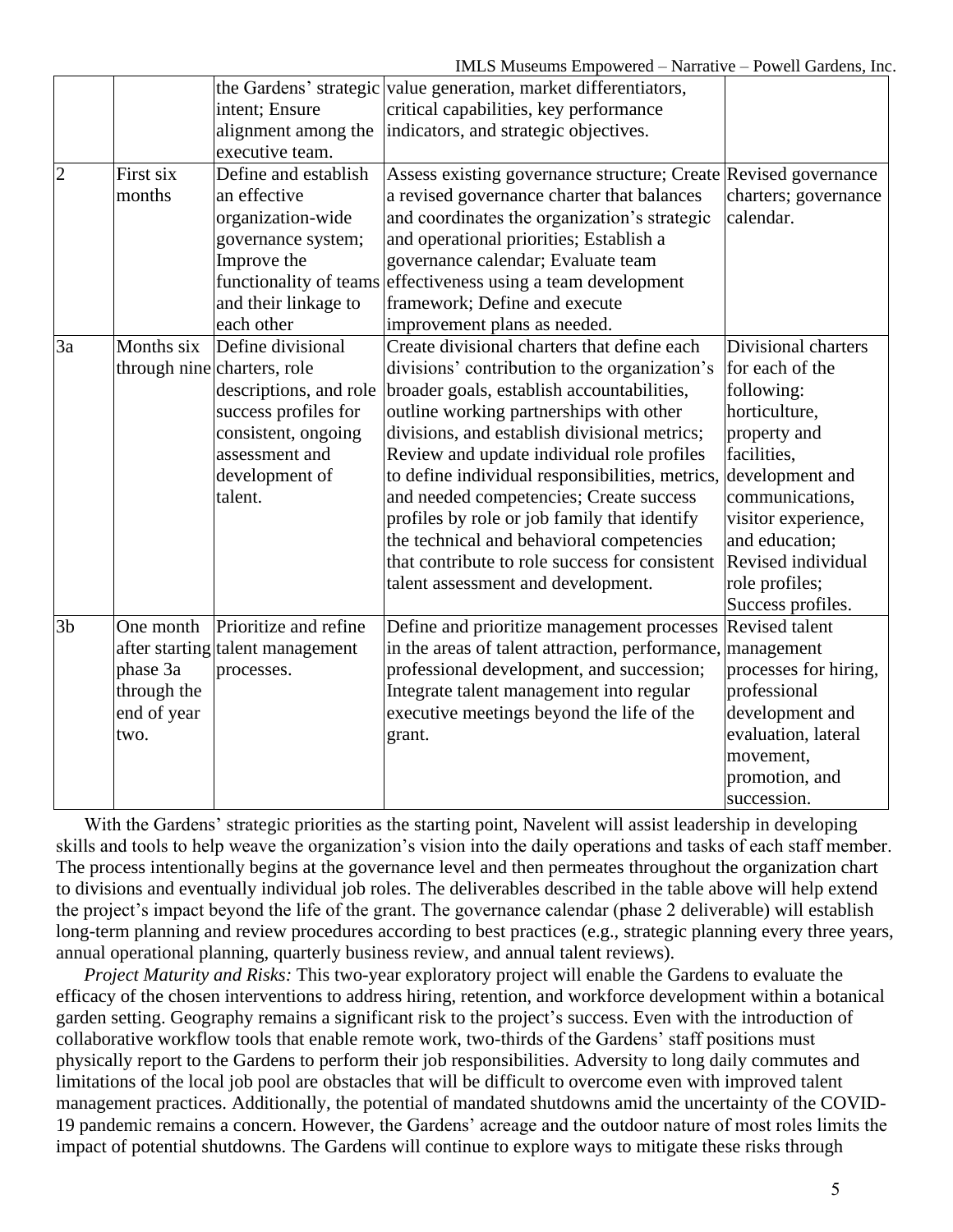IMLS Museums Empowered – Narrative – Powell Gardens, Inc.

flexible policies that encourage work-life balance and continuing its local education initiatives to inspire future generations to consider careers in horticulture.

*Project Team:* Paula Cornwell, COO, will act as the SPROUT project director. She will be responsible for keeping the project on track, including managing the hiring process for the HR manager. Tabitha Schmidt, President and CEO, will provide the project with visionary guidance and will be instrumental in the Navalent talent development activities. Molly Maddox, Director of Development, will oversee grant progress tracking and will be responsible for grant reporting and also be involved in the Navalent talent development activities. Susan Mertz, director of horticulture, will also be involved in the Navalent talent development activities and will assist the HR manager and safety team in selecting horticulture-specific technical skill training and safety demonstrations. Eric Hansen will serve as Nalavent's primary point of contact and facilitator for the described organization and leadership development activities. Other staff members primarily involved in organization and leadership development activities include all manager-level staff positions in the Gardens' administrative divisions and lead horticulturists within the horticulture division. The project team and its advisors represent individuals with varied fields of expertise and experience (museum leadership, development, horticulture, and strategic planning among others). This multi-disciplinary approach will help ensure that the project is equitable and mutually beneficial by encouraging diverse perspectives and allowing the needs of varied departments and workers within the Gardens to be acknowledged and accounted for.

*Resources Needed*: Costs associated with SPROUT include the HR manager's salary and benefits, consultant fees, and salaries for existing staff for time spent on planning and project implementation, supplies, and materials necessary to carry out the aforementioned activities. Powell Gardens will primarily match IMLS funds through salaries and other expenses incurred in a typical budget year.

*Progress Tracking:* Powell Gardens will track its progress toward achieving the SPROUT project's intended results through execution of the described activities; creation, utilization, and revision of the described deliverables; and employee feedback as measured by employee engagement annual surveys, performance reviews, new-hire surveys, and evaluation tools developed specifically for this project. Past results from employee engagement surveys are included in supporting documents (see supporting document 2). The project team will review progress toward project objectives throughout the two-year project as detailed in the Project Results section. When possible, the project team will compare results to pre-tests or baseline data. The project team will meet to discuss progress toward project objectives quarterly. These meetings will focus on review and interpretation of available measurement data to assess effectiveness and inform necessary project adjustments.

*Dissemination*: SPROUT project results will contribute to the broader public garden community by helping to establish best practices in talent acquisition, retention, and development in a botanical garden setting. Project results will be published on the Gardens' website and will be advertised in the Gardens' newsletter, Garden View. Leadership will also submit to present results and lessons learned at the American Public Gardens Association Conference following completion of the grant period.

#### **Project Results**

The intended result of the SPROUT project, as measured by progress toward SPROUT objectives, is to make critical investments in operational infrastructure to build a culture of collaboration, accountability, and transparency and implement effective business practices, in alignment with the Gardens' strategic plan.

*Objective 1:* Increase organizational capacity for workforce engagement and development.

*- Related Project Activities:* Hiring an HR manager, developing governance and division charters, and defining job roles

- *- Measurement 1.1:* All employees will report they understand the strategic goals of the organization (increase from 72% of full-time employees and 92% of part-time employees in 2019), as measured by the employee engagement survey.
- *- Measurement 1.2:* Increase average workplace happiness among full-time employees from an average of 3.66 (2019) on a five-point scale, as measured by the employee engagement survey.

*- Measurement 1.3:* Decrease overall turnover compared to 21% (2020), as measured by the number of staff separated related to the average number of full-time employees.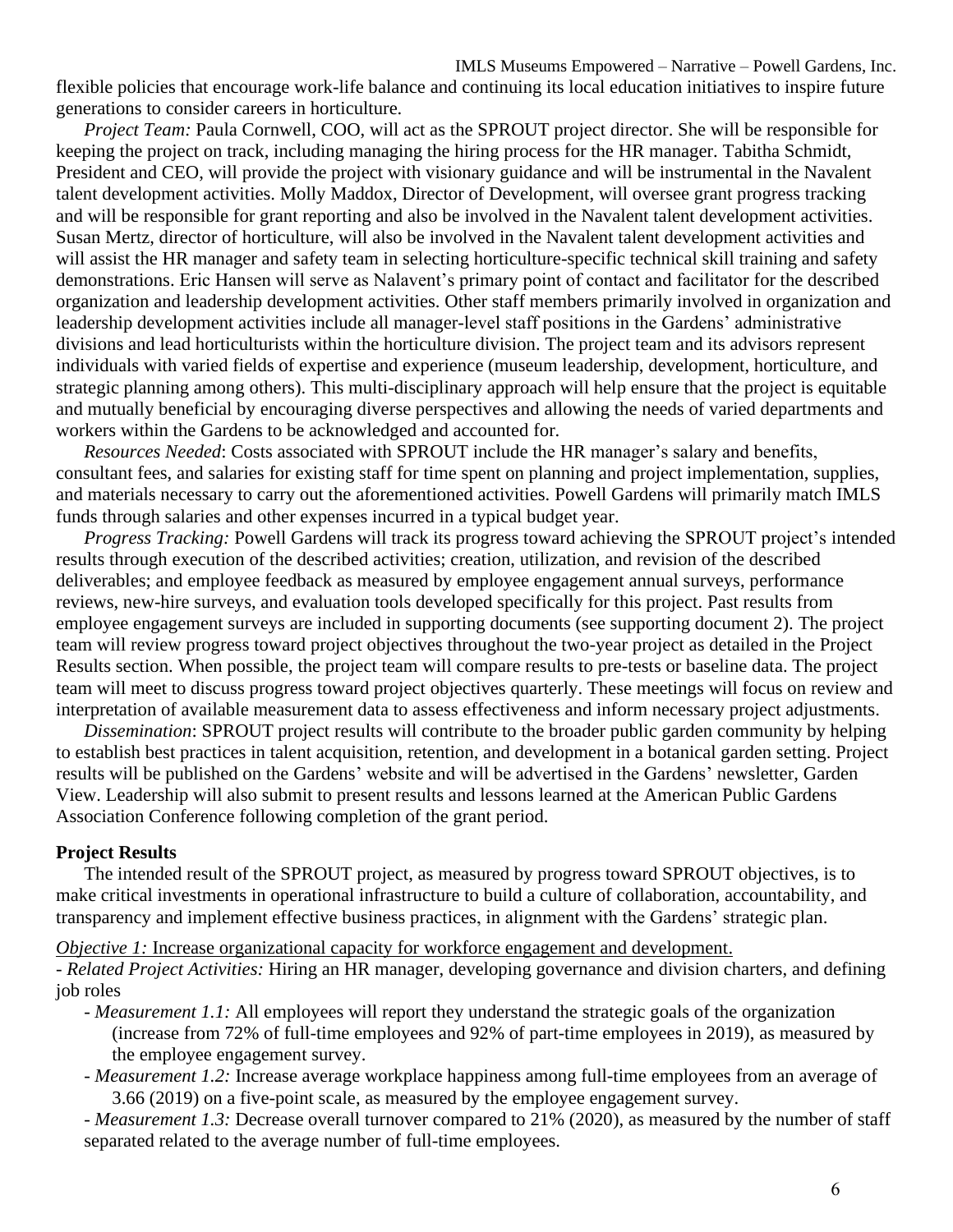*Objective 2:* Enhance organization-wide technical skills and safety.

- *- Related Project Activities:* Hiring an HR manager
	- *- Measurement 2.1:* Integrate a safety feature in all staff meetings by the beginning of project year two.
	- *- Measurement 2.2:* Implement technical skill and safety trainings as identified by the HR manager and the Health, Safety, and Security Committee throughout project years one and two.
	- *- Measurement 2.3:* Staff members will express growth in knowledge or skills after completing technical skill and safety trainings, as measured by a survey administered by the HR manager following each training.
	- *- Measurement 2.4:* At least 75% of staff will express they feel the Gardens promotes a culture of safety, as measured by a new question added to the employee engagement survey.

*Objective 3:* Define an approach for improving individual effectiveness to create greater cohesion and positive impact within the Gardens' leadership structure and teams.

*- Related Project Activities:* Navalent talent development activities and deliverables in phases 1, 2, and 3a.

- *- Measurement 3.1:* Directors and managers will report feeling better equipped to lead their teams as a result of the talent development process, as measured by surveys administered before and after each project phase.
- *- Measurement 3.2:* All employees will report improved cohesion among teams, as measured by surveys administered at the start of year one, start of year two, and end of year two.
- *- Measurement 3.3:* All staff will report they have the appropriate information to make correct decisions about their work (increase from 75% of full-time employees and 67% of part-time employees in 2019), as measured by the employee engagement survey.

*Objective 4:* Define an approach to address the attraction, development, retention, and continuity of talent within the Gardens.

- *- Related Project Activities:* Navalent talent development activities and deliverables in phase 3b.
	- *- Measurement 4.1:* New hires will report the information and support received during onboarding was adequate, as measured by new-hire surveys administered one, three, and six months after hire date.
	- *- Mesurement 4.2:* Staff supervisors who onboard new staff will report that they were adequately supported during the process, as measured by supervisors' annual performance reviews.
	- *- Measurement 4.3:* Directors and managers will report that their talent and skills represented in their divisions and teams is adequate to make progress toward strategic objectives, as measured by surveys administered at the start of year one, start of year two, and end of year two.

*Barriers for Replication:* Many of the proposed interventions will have universal applicability to various museum institutions; however, some activities, such as professional development for horticulture staff and some hiring retention strategies, will have limited applicability to non-garden institutions. Gardens have unique staffing needs given that the collections are living, require daily attention, and are subject to external and uncontrollable factors (e.g., weather).

*Tangible Products and Sustained Benefits:* Tangible products created by the SPROUT project include the creation of governance and divisional charters, a governance calendar, refined job role profiles, and success profiles for evaluation benchmarking. The Gardens will benefit from the SPROUT project through implementation of processes and procedures, recorded in these tangible products, which will be utilized well beyond the grant period. Team and individual talent development will also enable the Gardens to cultivate and nurture its existing staff. This is especially important because the COO's financial projections estimate that it will likely take at least two fiscal years for the Gardens to overcome the financial losses realized as a result of the COVID-19 pandemic. As a result, the Gardens is restricted in its ability to expand staffing or pursue strategic initiatives like those described without support from the IMLS MFA Museums Empowered competition. This support would underwrite the much-needed HR manager position until the Gardens has recovered from the financial impacts of COVID-19 in alignment with the Gardens' three-year recovery plan. The team and individual talent development process involves one-time costs that require increased investment at implementation due to consultant time required to train staff. Ongoing costs to maintain these processes are much lower and within the limits of the Gardens' typical operating budget.